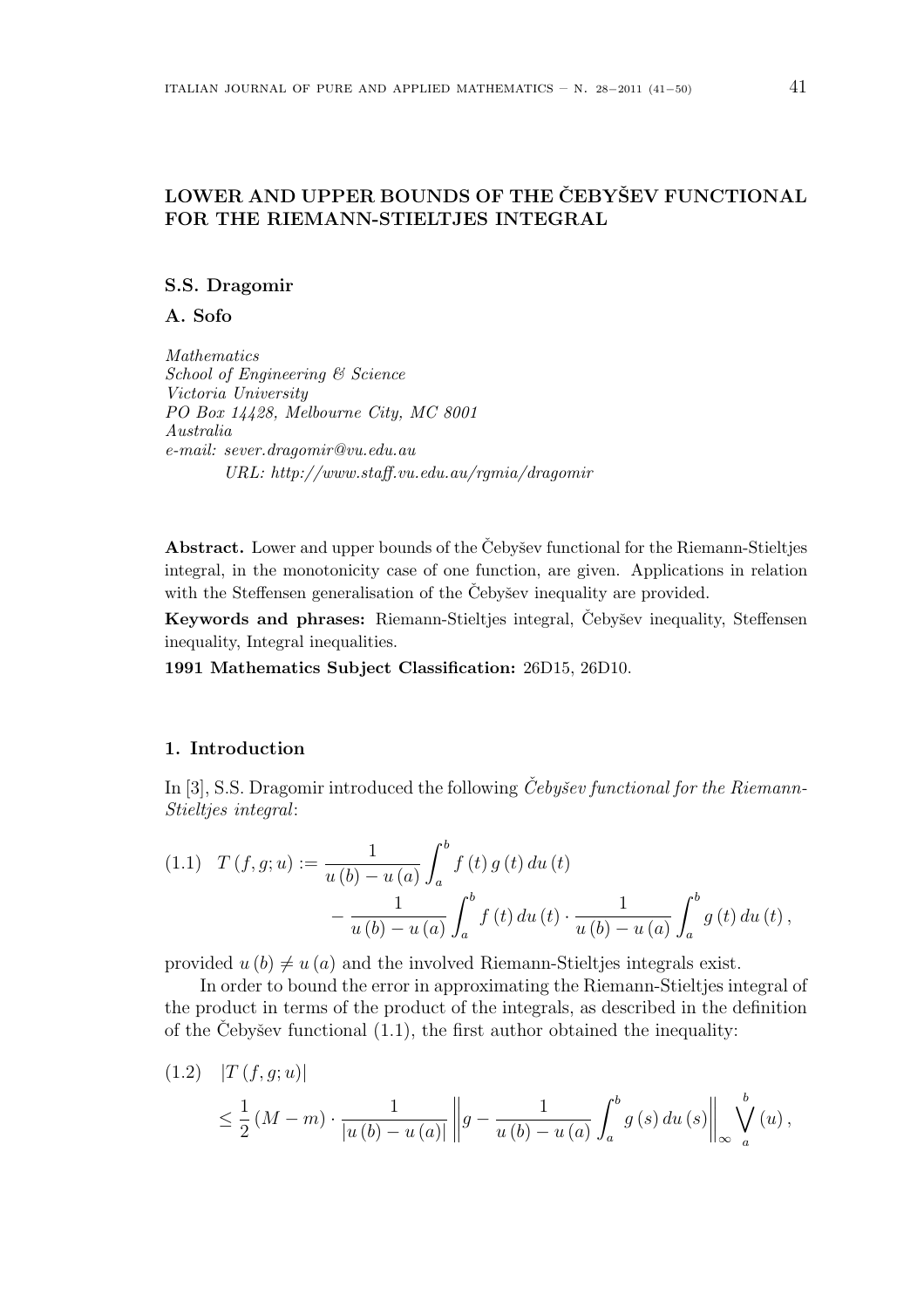provided u is of bounded variation, f, g are continuous on [a, b] and  $m \le f(t) \le M$ for any  $t \in [a, b]$ . The constant  $\frac{1}{2}$ 2 is best possible in the sense that it cannot be replaced by a smaller quantity.

Moreover, if  $f, g$  are as above and u is monotonic nondecreasing on  $[a, b]$ , then

 $(1.3)$  |T  $(f, q; u)$ | ≤ 1 2  $(M-m)$ 1  $u(b) - u(a)$  $\overline{c}$ a  $\left| g\left( t\right) -\right|$ 1  $u(b) - u(a)$  $\overline{c}$ a  $g(s) du(s)$  $\left| du\left( t\right) ,\right.$ 

and the constant  $\frac{1}{2}$ 2 here is also sharp.

Finally, if  $f$  and  $g$  are Riemann integrable and  $u$  is Lipschitzian with the constant  $L > 0$ , then also

(1.4) 
$$
|T(f, g; u)|
$$
  
\n $\leq \frac{1}{2}L(M - m)\frac{1}{|u(b) - u(a)|}\int_a^b |g(t) - \frac{1}{u(b) - u(a)}\int_a^b g(s) du(s)| dt,$ 

provided  $m \le f(t) \le M$ ,  $t \in [a, b]$ . The multiplicative constant  $\frac{1}{2}$ 2 is best possible in (1.4).

For results concerning bounds for the Cebysev functional  $T(f, g; u)$  see [4] and [5]. For other recent results on inequalities for the Riemann-Stieltjes integral, see [1], [2] and [6].

The main aim of this paper is to provide an upper and a lower bound for the functional  $T(f, q; u)$  under the monotonicity assumption on the function f. An application for the Cebysev inequality for Riemann-Stieltjes integrals that is related to Steffensen's result from [8] is given as well.

#### 2. The results

The following result providing upper and lower bounds for the quantity

$$
[h (b) - h (a)] T (f, g, h; a, b)
$$

can be stated:

**Theorem 2.1** Let  $f, g, h : [a, b] \to \mathbb{R}$  be such that  $h(a) \neq h(b)$  and the Riemann- $\sum_{\text{Stieltjes integrals}}^{P} \int_{0}^{b}$ a  $f(t) dh(t),$ a  $g(t)$  dh (t) and  $\int^b$ a  $f(t) g(t) dh(t) e xist.$  If f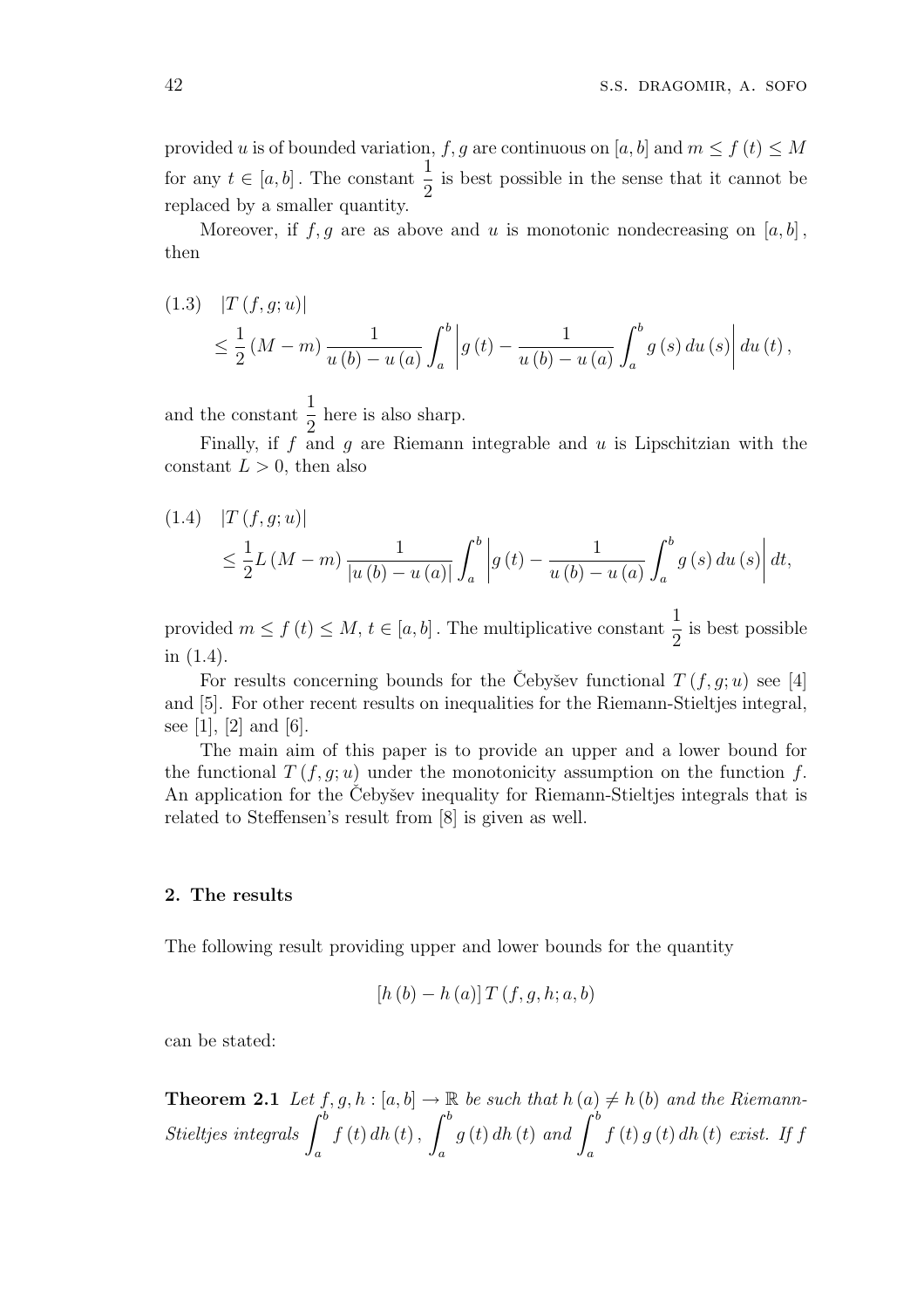is monotonic nondecreasing, then

$$
(2.1) \quad [f (b) - f (a)] \inf_{t \in [a,b]} \left\{ \int_t^b g(s) \, dh \left(s\right) - \frac{h (b) - h (t)}{h (b) - h (a)} \cdot \int_a^b g(\tau) \, dh \left(\tau\right) \right\}
$$
\n
$$
\leq \int_a^b f(t) \, g(t) \, dh \left(t\right) - \frac{1}{h (b) - h (a)} \cdot \int_a^b f(t) \, dh \left(t\right) \cdot \int_a^b g(t) \, dh \left(t\right)
$$
\n
$$
\leq [f (b) - f (a)] \sup_{t \in [a,b]} \left\{ \int_t^b g(s) \, dh \left(s\right) - \frac{h (b) - h (t)}{h (b) - h (a)} \cdot \int_a^b g(\tau) \, dh \left(\tau\right) \right\}.
$$

If f is monotonic nonincreasing, then:

$$
(2.2) \quad [f (a) - f (b)] \inf_{t \in [a,b]} \left\{ \int_a^t g(s) \, dh \left(s\right) - \frac{h(t) - h(a)}{h(b) - h(a)} \cdot \int_a^b g(\tau) \, dh \left(\tau\right) \right\}
$$
\n
$$
\leq \int_a^b f(t) \, g(t) \, dh \left(t\right) - \frac{1}{h(b) - h(a)} \cdot \int_a^b f(t) \, dh \left(t\right) \cdot \int_a^b g(t) \, dh \left(t\right)
$$
\n
$$
\leq [f (a) - f (b)] \sup_{t \in [a,b]} \left\{ \int_a^t g(s) \, dh \left(s\right) - \frac{h(t) - h(a)}{h(b) - h(a)} \cdot \int_a^b g(\tau) \, dh \left(\tau\right) \right\}.
$$

Inequalities  $(2.1)$  and  $(2.2)$  are sharp.

**Proof.** We use the following Abel type inequality obtained by Mitrinović et al. in [7, p. 336]:

Let u be a nonnegative and monotonic nondecreasing function on  $[a, b]$  and Let *u* be a nonnegative and monotonic nondecreasing functions  $v, w : [a, b] \rightarrow \mathbb{R}$  such that the Riemann-Stieltjes integrals  $\int_{a}^{b}$ a  $v(t) dw(t)$  and  $\overline{c}$ a  $u(t) v(t) dw(t)$  exist. Then

(2.3) 
$$
u (b) \inf_{t \in [a,b]} \left\{ \int_t^b v (t) dw (t) \right\} \leq \int_a^b u (t) v (t) dw (t) \leq u (b) \sup_{t \in [a,b]} \left\{ \int_t^b v (t) dw (t) \right\}.
$$

We also use the representation (see [3])

(2.4) 
$$
T(f, g, h; a, b) = \frac{1}{h(b) - h(a)} \int_{a}^{b} [f(t) - \gamma] \left[ g(t) - \frac{1}{h(b) - h(a)} \int_{a}^{b} g(s) dh(s) \right] dh(t),
$$

which holds for any  $\gamma \in \mathbb{R}$ .

Now, if we choose  $\gamma = f(a)$ , then we observe that the function  $u(t) =$  $f(t) - f(a)$  is nonnegative and monotonic nondecreasing on [a, b] and applying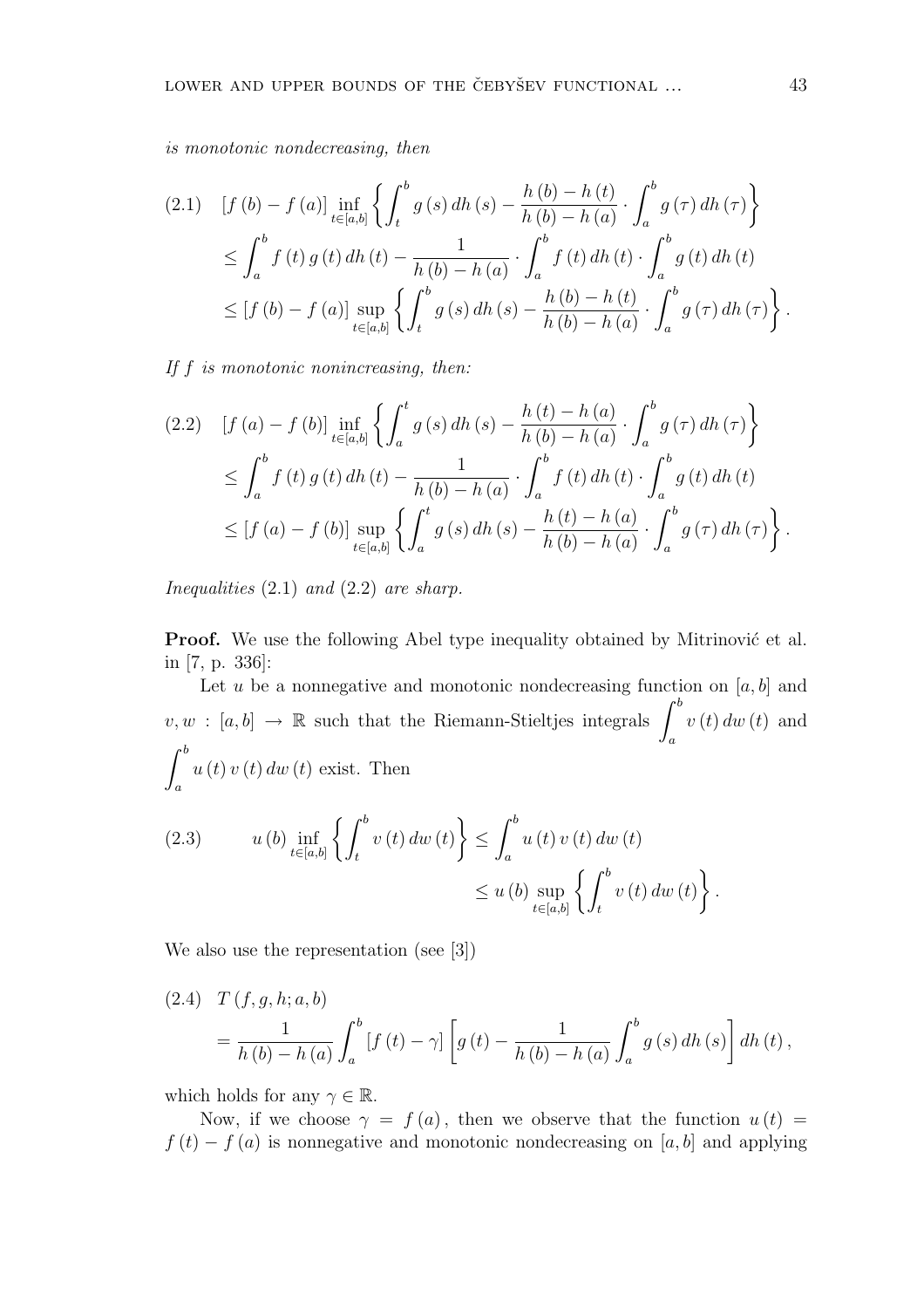(2.3) for 
$$
w(t) = h(t)
$$
 and  $v(t) = g(t) - \frac{1}{h(b) - h(a)} \int_a^b g(s) dh(s)$  we deduce:  
\n(2.5) 
$$
[f(b) - f(a)] \inf_{t \in [a,b]} \left\{ \int_t^b \left[ g(s) - \frac{1}{h(b) - h(a)} \cdot \int_a^b g(\tau) dh(\tau) \right] dh(s) \right\}
$$
\n
$$
\leq [h(b) - h(a)] T(f, g, h; a, b)
$$
\n
$$
\leq [f(b) - f(a)] \sup_{t \in [a,b]} \left\{ \int_t^b \left[ g(s) - \frac{1}{h(b) - h(a)} \cdot \int_a^b g(\tau) dh(\tau) \right] dh(s) \right\},
$$

which is equivalent with the desired inequality  $(2.1)$ .

For the second inequality, we use (2.4) with  $\gamma = f(b)$  and the following Abel type result for functions u which are monotonic nonincreasing and nonnegative (see [7, p. 336]):

(2.6) 
$$
u(a) \inf_{t \in [a,b]} \left\{ \int_a^t v(t) \, dw(t) \right\} \leq \int_a^b u(t) \, v(t) \, dw(t) \leq u(a) \sup_{t \in [a,b]} \left\{ \int_a^t v(t) \, dw(t) \right\}.
$$

The details are omitted.

Let us prove for instance the sharpness of the second inequality in  $(2.1)$ .

Let us prove for instance the sharpness of<br>
If we choose  $h(t) = t$  and  $g(t) = sgn(t$  $a + b$ 2 ,  $t \in [a, b]$  then we have to show that the inequality:

$$
(2.7) \quad \int_a^b f(t) \operatorname{sgn}\left(t - \frac{a+b}{2}\right) dt \leq \left[f(b) - f(a)\right] \sup_{t \in [a,b]} \left\{ \int_t^b \operatorname{sgn}\left(s - \frac{a+b}{2}\right) ds \right\}
$$

is sharp provided f is monotonic nondecreasing on  $[a, b]$ .

Notice that

$$
\lambda(t) := \int_t^b \text{sgn}\left(s - \frac{a+b}{2}\right) ds = \begin{cases} t-a & \text{if } t \in \left[a, \frac{a+b}{2}\right] \\ b-t & \text{if } t \in \left(\frac{a+b}{2}, b\right] \end{cases}
$$

and then sup  $t \in [a,b]$  $\lambda(t) = \frac{b-a}{2}$ 2 .

Therefore (2.7) becomes

(2.8) 
$$
\int_a^b f(t) \operatorname{sgn}\left(t - \frac{a+b}{2}\right) dt \leq \left[f(b) - f(a)\right] \cdot \frac{b-a}{2}.
$$

Now, if in this inequality we choose  $f(t) = sgn(t$  $a + b$ 2 , which is monotonic nondecreasing on [a, b], we get in both sides of (2.8) the same quantity  $b - a$ .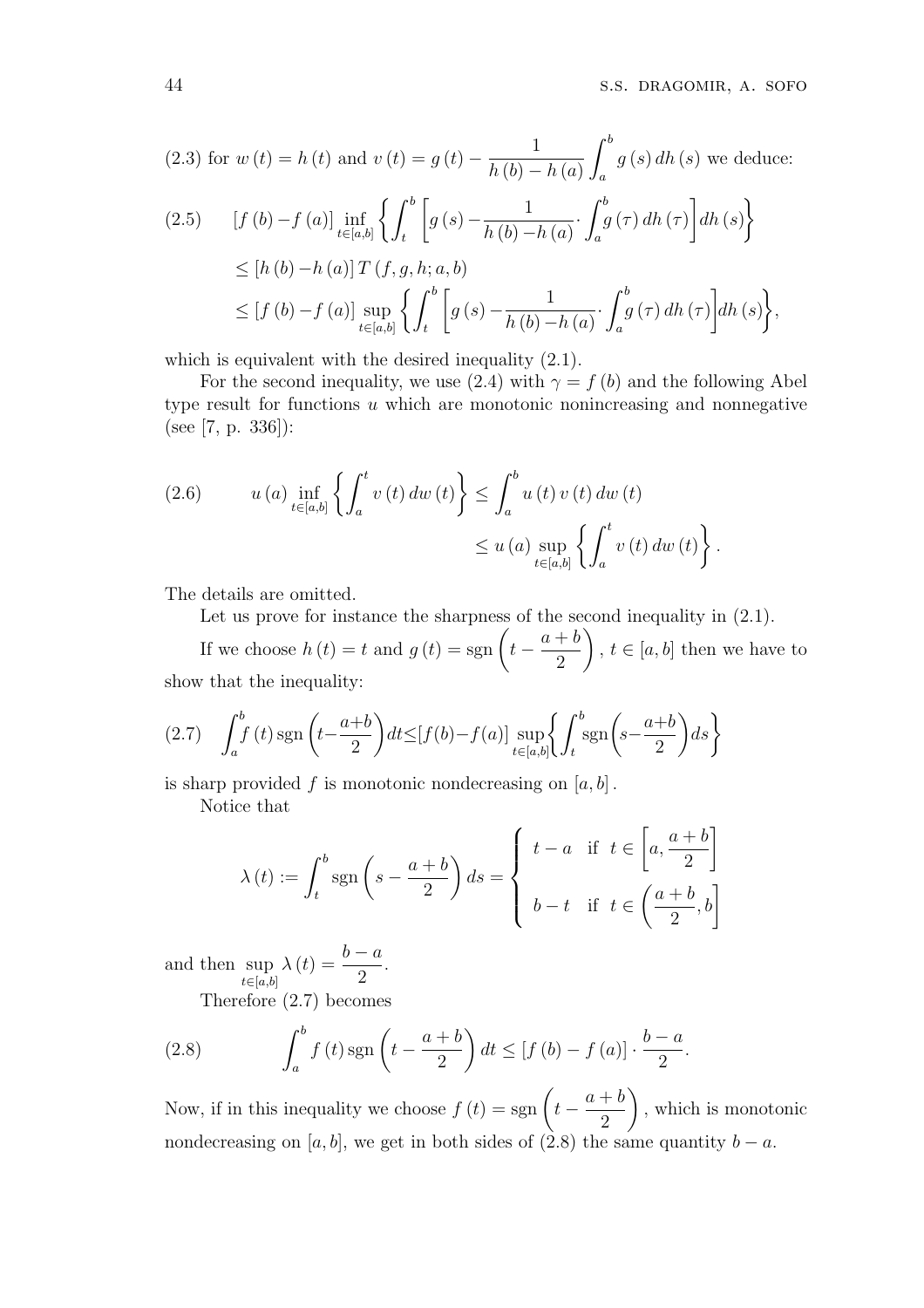The sharpness of the other inequalities can be shown in a similar way. The details are omitted.  $\blacksquare$ 

 $\overline{a}$ 

## Remark 2.1 We observe that

$$
\int_{t}^{b} g(s) dh(s) - \frac{h(b) - h(t)}{h(b) - h(a)} \cdot \int_{a}^{b} g(\tau) dh(\tau)
$$
  
= 
$$
\int_{t}^{b} g(s) dh(s) - \frac{h(b) - h(t)}{h(b) - h(a)} \cdot \left[ \int_{a}^{t} g(s) dh(s) + \int_{t}^{b} g(s) dh(s) \right]
$$
  
= 
$$
\frac{h(t) - h(a)}{h(b) - h(a)} \int_{t}^{b} g(s) dh(s) - \frac{h(b) - h(t)}{h(b) - h(a)} \int_{a}^{t} g(s) dh(s)
$$
  
= 
$$
\frac{[h(t) - h(a)][h(b) - h(t)]}{h(b) - h(a)}
$$
  

$$
\times \left[ \frac{1}{h(b) - h(t)} \int_{t}^{b} g(s) dh(s) - \frac{1}{h(t) - h(a)} \int_{a}^{t} g(s) dh(s) \right].
$$

Therefore, if we denote by  $\Delta(q, h; t, a, b)$  the difference

$$
\frac{1}{h(b) - h(t)} \int_{t}^{b} g(s) dh(s) - \frac{1}{h(t) - h(a)} \int_{a}^{t} g(s) dh(s),
$$
\n
$$
\frac{1}{h(b) - h(b)} \int_{b(b)}^{b} h(t) dm(t) ds + \frac{1}{h(b)} \int_{a}^{b} g(s) dh(s) ds
$$

provided  $h(t) \neq h(a)$ ,  $h(b)$  for  $t \in [a, b]$ , then from  $(2.1)$  we get ½

$$
(2.9) \quad [f (b) - f (a)] \inf_{t \in [a,b]} \left\{ \frac{[h (t) - h (a)] [h (b) - h (t)]}{h (b) - h (a)} \Delta (g, h; t, a, b) \right\}
$$
  

$$
\leq \int_a^b f (t) g (t) dh (t) - \frac{1}{h (b) - h (a)} \int_a^b f (t) dh (t) \cdot \int_a^b g (t) dh (t)
$$
  

$$
\leq [f (b) - f (a)] \sup_{t \in [a,b]} \left\{ \frac{[h (t) - h (a)] [h (b) - h (t)]}{h (b) - h (a)} \Delta (g, h; t, a, b) \right\},
$$

provided f is monotonic nondecreasing on  $[a, b]$ .

A similar result can be stated from (2.2) on noticing that

$$
\int_{a}^{t} g(s) dh(s) - \frac{h(t) - h(a)}{h(b) - h(a)} \cdot \int_{a}^{b} g(\tau) dh(\tau) \n= -\frac{[h(t) - h(a)] [h(b) - h(t)]}{h(b) - h(a)} \Delta(g, h; t, a, b).
$$

Indeed, since

$$
\inf_{t \in [a,b]} \left( \sup_{t \in [a,b]} \right) \left\{ \int_a^t g(s) \, dh \left( s \right) - \frac{h(t) - h(a)}{h(b) - h(a)} \cdot \int_a^b g(s) \, dh \left( s \right) \right\}
$$
\n
$$
= \inf_{t \in [a,b]} \left( \sup_{t \in [a,b]} \right) \left\{ - \frac{\left[ h(t) - h(a) \right] \left[ h(b) - h(t) \right]}{h(b) - h(a)} \Delta(g, h; t, a, b) \right\}
$$
\n
$$
= - \sup_{t \in [a,b]} \left( \inf_{t \in [a,b]} \right) \left\{ \frac{\left[ h(t) - h(a) \right] \left[ h(b) - h(t) \right]}{h(b) - h(a)} \Delta(g, h; t, a, b) \right\},
$$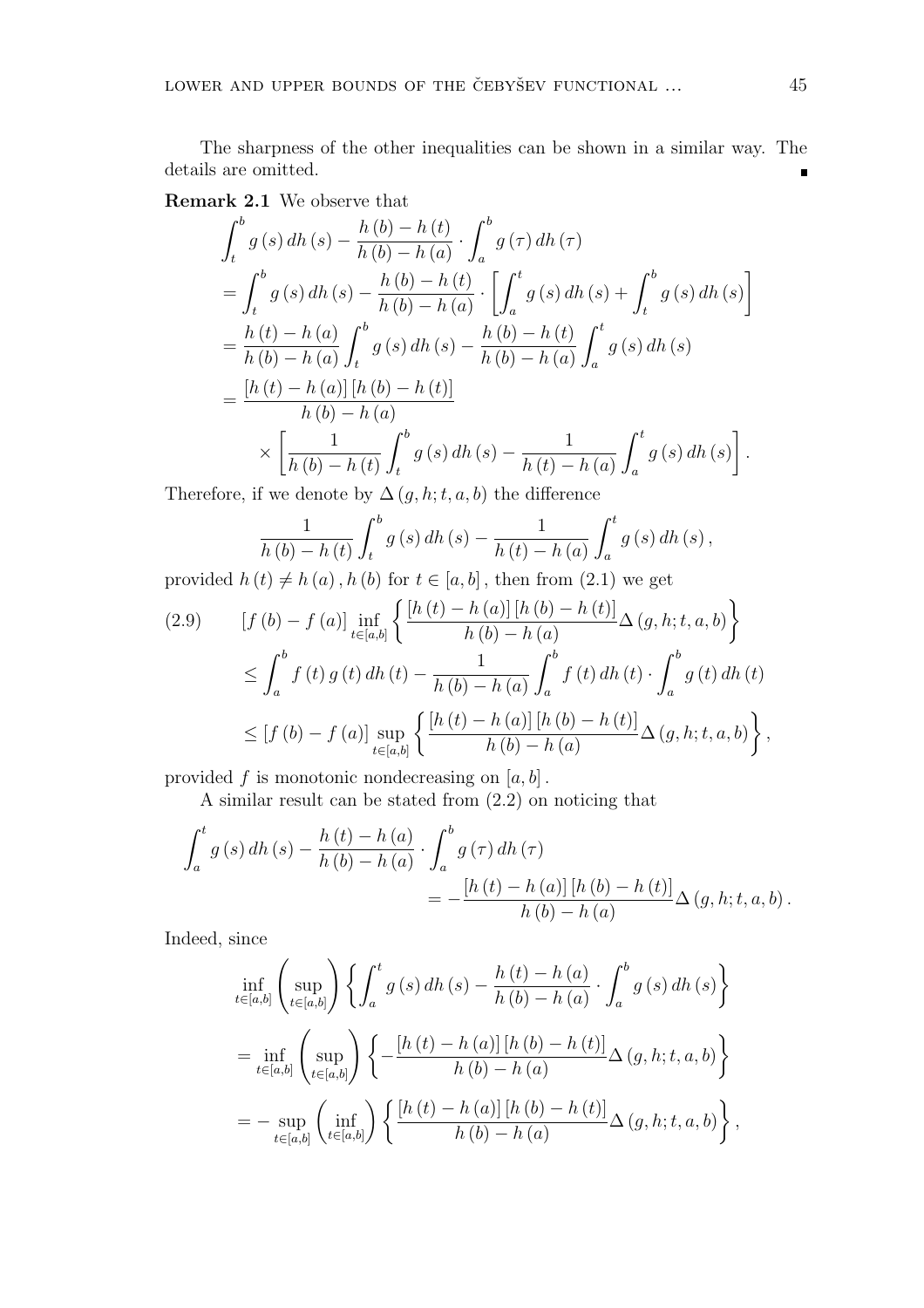then from (2.2) we get

$$
[f (a) - f (b)] \inf_{t \in [a,b]} \left\{ \frac{[h (t) - h (a)] [h (b) - h (t)]}{h (b) - h (a)} \Delta (g, h; t, a, b) \right\}
$$
  

$$
\leq \frac{1}{h (b) - h (a)} \int_{a}^{b} f (t) dh (t) \int_{a}^{b} g (t) dh (t) - \int_{a}^{b} f (t) g (t) dh (t)
$$
  

$$
\leq [f (a) - f (b)] \sup_{t \in [a,b]} \left\{ \frac{[h (t) - h (a)] [h (b) - h (t)]}{h (b) - h (a)} \Delta (g, h; t, a, b) \right\}
$$

provided that f is monotonic nonincreasing on  $[a, b]$ .

The following corollary gives a particular result of interest for Riemann weighted integrals.

**Corollary 2.1** Let  $f, g, w : [a, b] \rightarrow \mathbb{R}$  be such that the Riemann integrals a f (t) w (t) dt,  $\int_0^b$ a  $\begin{array}{cc} g\left(t\right)w\left(t\right)dt, \ g\left(t\right)w\left(t\right)dt, \end{array}$ a  $f(t) g(t) w(t) dt$  and  $\int^b$ a w (t) dt exist, and  $J_{a}$ <sub>rb</sub> a  $w(t) dt \neq 0.$ If f is monotonic nondecreasing, then

$$
(2.10) \quad [f (b) - f (a)] \inf_{t \in [a,b]} \left\{ \int_t^b g(s) \, w \left(s\right) ds - \frac{\int_t^b w \left(s\right) ds}{\int_a^b w \left(s\right) ds} \cdot \int_a^b g \left(\tau\right) w \left(\tau\right) d\tau \right\}
$$
\n
$$
\leq \int_a^b f(t) \, g \left(t\right) w \left(t\right) dt - \frac{1}{\int_a^b w \left(s\right) ds} \cdot \int_a^b f(t) \, w \left(t\right) dt \cdot \int_a^b g \left(t\right) w \left(t\right) dt
$$
\n
$$
\leq [f (b) - f (a)] \sup_{t \in [a,b]} \left\{ \int_t^b g \left(s\right) w \left(s\right) ds - \frac{\int_t^b w \left(s\right) ds}{\int_a^b w \left(s\right) ds} \cdot \int_a^b g \left(\tau\right) w \left(\tau\right) d\tau \right\}.
$$

If f is monotonic nonincreasing, then

$$
(2.11) \quad [f (a) - f (b)] \inf_{t \in [a,b]} \left\{ \int_a^t g(s) \, w \left(s\right) ds - \frac{\int_a^t w \left(s\right) ds}{\int_a^b w \left(s\right) ds} \cdot \int_a^b g(\tau) \, w \left(\tau\right) d\tau \right\}
$$
\n
$$
\leq \int_a^b f(t) \, g(t) \, w \left(t\right) dt - \frac{1}{\int_a^b w \left(s\right) ds} \cdot \int_a^b f(t) \, w \left(t\right) dt \cdot \int_a^b g(t) \, w \left(t\right) dt
$$
\n
$$
\leq [f (a) - f (b)] \sup_{t \in [a,b]} \left\{ \int_a^t g(s) \, w \left(s\right) ds - \frac{\int_a^t w \left(s\right) ds}{\int_a^b w \left(s\right) ds} \cdot \int_a^b g(\tau) \, w \left(\tau\right) d\tau \right\}.
$$

Remark 2.2 If we define

$$
\tilde{\Delta}(g, w; t, a, b) := \frac{1}{\int_{t}^{b} w(s) \, ds} \int_{t}^{b} g(s) w(s) \, ds - \frac{1}{\int_{a}^{t} w(s) \, ds} \int_{a}^{t} g(s) w(s) \, ds,
$$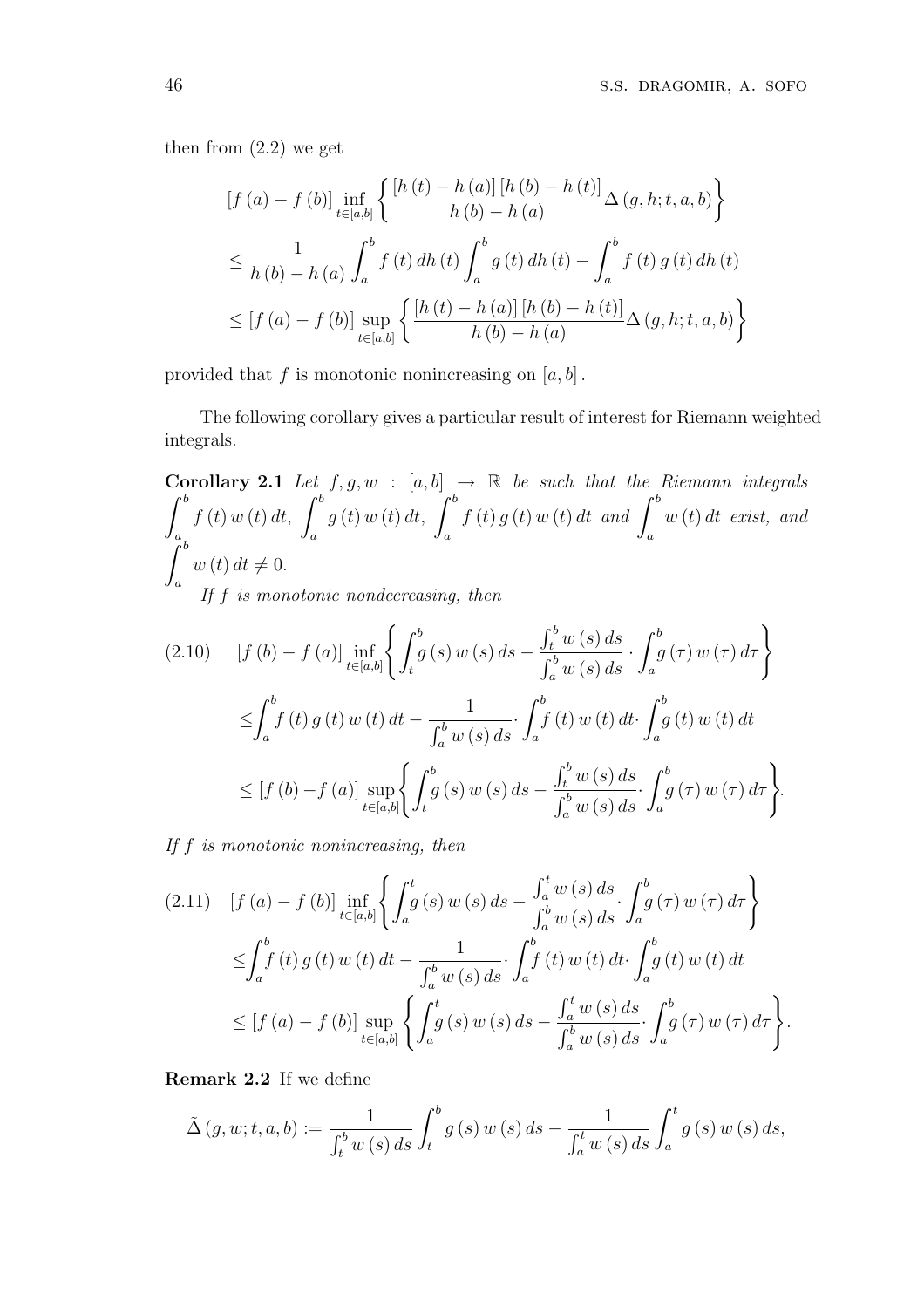provided  $\int_0^t$ a  $w(s) ds, \int_0^b$ t  $w(s) ds \neq 0$ , then, under the assumptions of Corollary 2.1, we have:

$$
(2.12) \quad [f (b) - f (a)] \inf_{t \in [a,b]} \left\{ \frac{\int_a^t w (s) ds \int_a^b w (s) ds}{\int_a^b w (s) ds} \cdot \tilde{\Delta} (g, w; t, a, b) \right\}
$$
  

$$
\leq \int_a^b f (t) g (t) w (t) dt - \frac{1}{\int_a^b w (s) ds} \cdot \int_a^b f (t) w (t) dt \cdot \int_a^b g (t) w (t) dt
$$
  

$$
\leq [f (b) - f (a)] \sup_{t \in [a,b]} \left\{ \frac{\int_a^t w (s) ds \int_a^b w (s) ds}{\int_a^b w (s) ds} \cdot \tilde{\Delta} (g, w; t, a, b) \right\},
$$

provided f is monotonic nondecreasing on  $[a, b]$ , and

$$
(2.13) \quad [f (a) - f (b)] \inf_{t \in [a,b]} \left\{ \frac{\int_a^t w (s) ds \int_a^b w (s) ds}{\int_a^b w (s) ds} \cdot \tilde{\Delta} (g, w; t, a, b) \right\}
$$
  

$$
\leq \frac{1}{\int_a^b w (s) ds} \int_a^b f (t) w (t) dt \cdot \int_a^b g (t) w (t) dt - \int_a^b f (t) g (t) w (t) dt
$$
  

$$
\leq [f (a) - f (b)] \sup_{t \in [a,b]} \left\{ \frac{\int_a^t w (s) ds \int_a^b w (s) ds}{\int_a^b w (s) ds} \cdot \tilde{\Delta} (g, w; t, a, b) \right\}
$$

if f is monotonic nonincreasing on  $[a, b]$ .

**Remark 2.3** In the particular case where  $w(t) = 1, t \in [a, b]$ , we get the simpler inequalities:

$$
(2.14) \qquad [f (b) - f (a)] \inf_{t \in [a,b]} \left\{ \int_t^b g (s) ds - \frac{b - t}{b - a} \int_a^b g (\tau) d\tau \right\}
$$
  

$$
\leq \int_a^b f (t) g (t) dt - \frac{1}{b - a} \int_a^b f (t) dt \cdot \int_a^b g (t) dt
$$
  

$$
\leq [f (b) - f (a)] \sup_{t \in [a,b]} \left\{ \int_t^b g (s) ds - \frac{b - t}{b - a} \int_a^b g (\tau) d\tau \right\}
$$

in the case where  $f$  is monotonic nondecreasing on  $[a, b]$ .

If f is monotonic nonincreasing on  $[a, b]$ , then

$$
(2.15) \t\t [f (a) - f (b)] \inf_{t \in [a,b]} \left\{ \int_a^t g(s) ds - \frac{t-a}{b-a} \int_a^b g(\tau) d\tau \right\}
$$
  

$$
\leq \int_a^b f(t) g(t) dt - \frac{1}{b-a} \int_a^b f(t) dt \cdot \int_a^b g(t) dt
$$
  

$$
\leq [f (a) - f (b)] \sup_{t \in [a,b]} \left\{ \int_a^t g(s) ds - \frac{t-a}{b-a} \int_a^b g(\tau) d\tau \right\}.
$$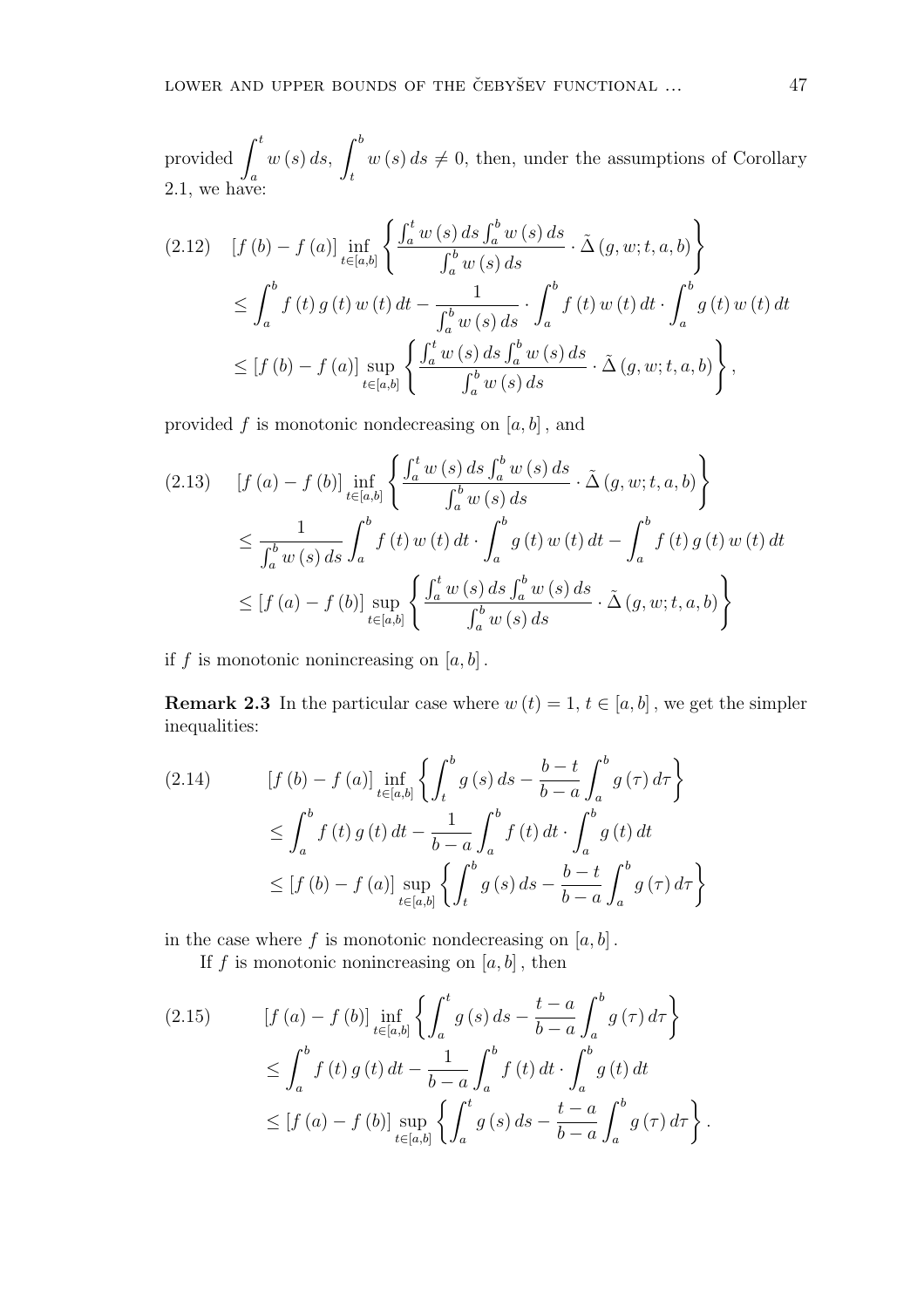If we denote

$$
\bar{\Delta}(g; t, a, b) := \frac{1}{b - t} \int_{t}^{b} g(s) \, ds - \frac{1}{t - a} \int_{a}^{t} g(s) \, ds,
$$

then we get from (2.14)

$$
\frac{\left[f\left(b\right)-f\left(a\right)\right]}{b-a}\inf_{t\in[a,b]}\left\{(t-a)\left(b-t\right)\bar{\Delta}\left(g;t,a,b\right)\right\}
$$
\n
$$
\leq \int_{a}^{b} f\left(t\right)g\left(t\right)dt - \frac{1}{b-a}\int_{a}^{b} f\left(t\right)dt \cdot \int_{a}^{b} g\left(t\right)dt
$$
\n
$$
\leq \frac{\left[f\left(b\right)-f\left(a\right)\right]}{b-a}\sup_{t\in[a,b]}\left\{(t-a)\left(b-t\right)\bar{\Delta}\left(g;t,a,b\right)\right\},
$$

provided  $f$  is monotonic nondecreasing and from  $(2.15)$ 

$$
\frac{[f(a) - f(b)]}{b - a} \inf_{t \in [a,b]} \left\{ (t - a) (b - t) \bar{\Delta} (g; t, a, b) \right\}
$$
  
\n
$$
\leq \frac{1}{b - a} \int_{a}^{b} f(t) dt \cdot \int_{a}^{b} g(t) dt - \int_{a}^{b} f(t) g(t) dt
$$
  
\n
$$
\leq \frac{[f(a) - f(b)]}{b - a} \sup_{t \in [a,b]} \left\{ (t - a) (b - t) \bar{\Delta} (g; t, a, b) \right\}
$$

if f is monotonic nonincreasing on  $[a, b]$ .

### 3. Applications for the Čebyšev inequality

Let  $f, g : [a, b] \to \mathbb{R}$  be integrable functions, both increasing or both decreasing. Furthermore, let  $p : [a, b] \rightarrow [0, \infty)$  be an integrable function, then [7, p. 239]:

(3.1) 
$$
\int_{a}^{b} p(x) dx \int_{a}^{b} p(x) f(x) g(x) dx \ge \int_{a}^{b} p(x) f(x) dx \int_{a}^{b} p(x) g(x) dx.
$$

This inequality in known in the literature as Cebysev's inequality.

For various other results related to this classical fact, see Chapter IX of the book [7] .

**Proposition 3.1** Let  $f, g, h : [a, b] \to \mathbb{R}$  be such that the Riemann-Stieltjes inte-<br>grals  $\int_{a}^{b} f(t) dt$  (t),  $\int_{a}^{b} g(t) dt$  (t) and  $\int_{a}^{b} f(t) g(t) dt$  (t) exist. If  $h(b) > h(a)$ , a  $f(t) dh(t)$ ,  $\frac{d}{d}$ a  $g, n : [a, b] \rightarrow \mathbb{R}$  be<br> $g(t) dh(t) and \int^b$ a  $f(t) g(t) dh(t) e xist.$  If  $h(b) > h(a)$ , f is monotonic nondecreasing (nonincreasing) and

(3.2) 
$$
[h (b) - h (a)] \int_{a}^{t} g (s) dh (s) \geq [h (b) - h (t)] \int_{a}^{b} g (s) dh (s)
$$

for any  $t \in [a, b]$ , then

(3.3) 
$$
[h (b) - h (a)] \int_a^b f (t) g (t) dh (t) \geq ( \leq ) \int_a^b f (t) dh (t) \cdot \int_a^b g (t) dh (t).
$$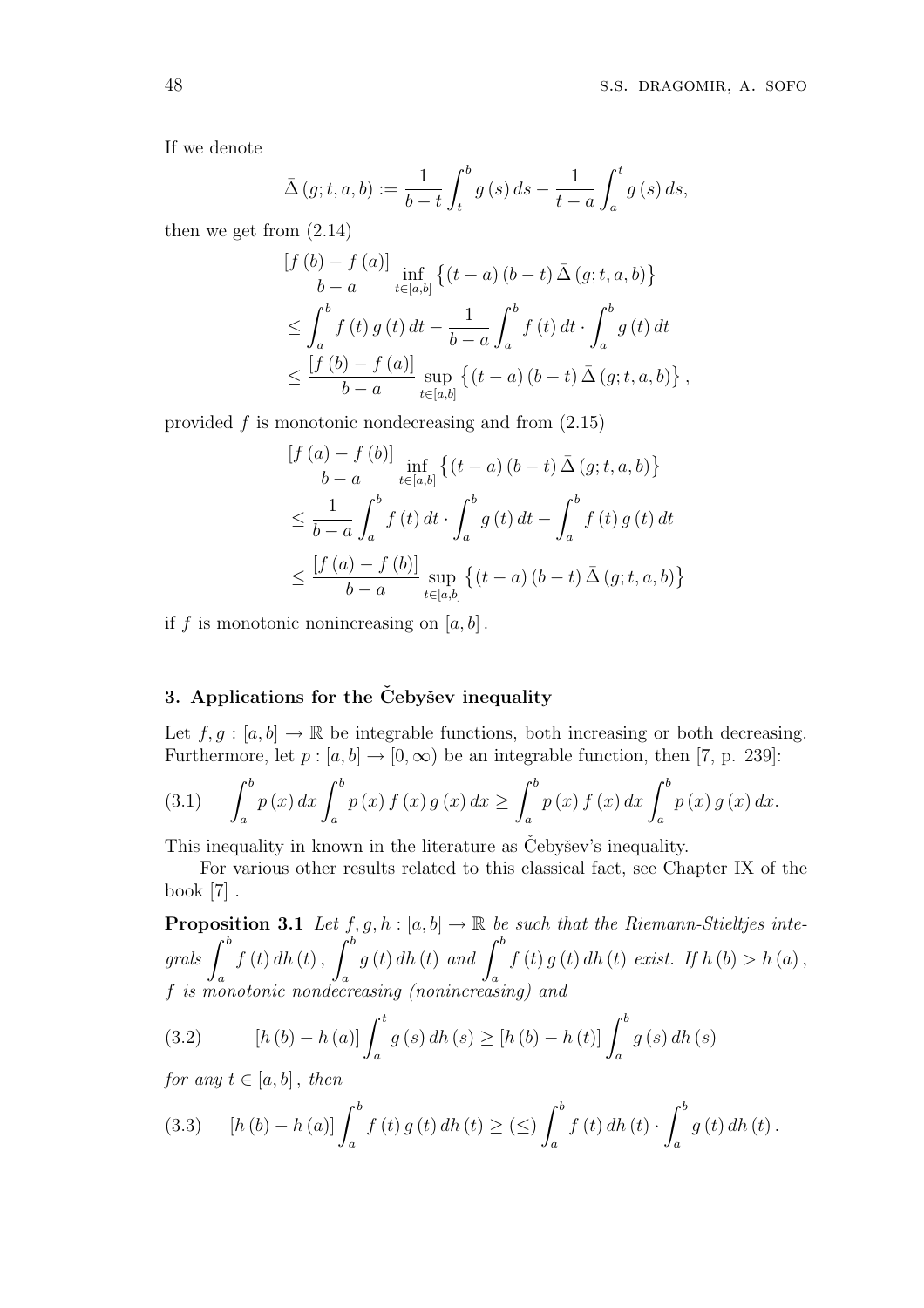The proof follows by Theorem 2.1 by using

$$
\int_{t}^{b} g(s) dh(s) - \frac{h(b) - h(t)}{h(b) - h(a)} \int_{a}^{b} g(s) dh(s)
$$
  
= 
$$
- \left[ \int_{a}^{t} g(s) dh(s) - \frac{h(t) - h(a)}{h(b) - h(a)} \int_{a}^{b} g(s) dh(s) \right].
$$

**Remark 3.4** The above proposition implies the following Čebyšev type inequa-

lity for weighted integrals (with not necessarily positive weights).

\nLet 
$$
f, g, w : [a, b] \to \mathbb{R}
$$
 be such that the Riemann integrals,  $\int_a^b w(t) \, dt$ ,  $\int_a^b f(t) \, w(t) \, dt$ ,  $\int_a^b g(t) \, w(t) \, dt$  and  $\int_a^b f(t) \, g(t) \, w(t) \, dt$  exist.

\nIf  $\int_a^b w(t) \, dt > 0$ ,  $f$  is monotonic nondecreasing (nonincreasing) and

(3.4) 
$$
\int_{a}^{b} w(s) ds \int_{t}^{b} g(s) w(s) ds \ge \int_{t}^{b} w(s) ds \int_{a}^{b} g(s) w(s) ds
$$

for any  $t \in [a, b]$ , then

(3.5) 
$$
\int_{a}^{b} w(t) dt \int_{a}^{b} f(t) g(t) w(t) dt \geq (\leq) \int_{a}^{b} f(t) w(t) dt \int_{a}^{b} g(t) w(t) dt.
$$

In particular (i.e., if  $w(s) = 1$ ), if f is monotonic nondecreasing (nonincreasing) and if

(3.6) 
$$
(b-a) \int_{a}^{t} g(s) ds \ge (b-t) \int_{a}^{b} g(s) ds
$$

for any  $t \in [a, b]$ , then

(3.7) 
$$
(b-a) \int_{a}^{b} f(t) g(t) dt \geq (\leq) \int_{a}^{b} f(t) dt \int_{a}^{b} g(t) dt.
$$

Remark 3.5 Notice that, the weighted inequality (3.5), as pointed out in [7, p. 246], can be also obtained from the Steffensen result [8] which states that: if F, G, H are integrable functions on [a, b] such that for all  $x \in [a, b]$ 

$$
\frac{\int_{a}^{x} G\left(t\right) dt}{\int_{a}^{b} G\left(t\right) dt} \leq \frac{\int_{a}^{x} H\left(t\right) dt}{\int_{a}^{b} H\left(t\right) dt},
$$

then

(3.8) 
$$
\frac{\int_{a}^{b} F(t) G(t) dt}{\int_{a}^{b} G(t) dt} \geq \frac{\int_{a}^{b} F(t) H(t) dt}{\int_{a}^{b} H(t) dt},
$$